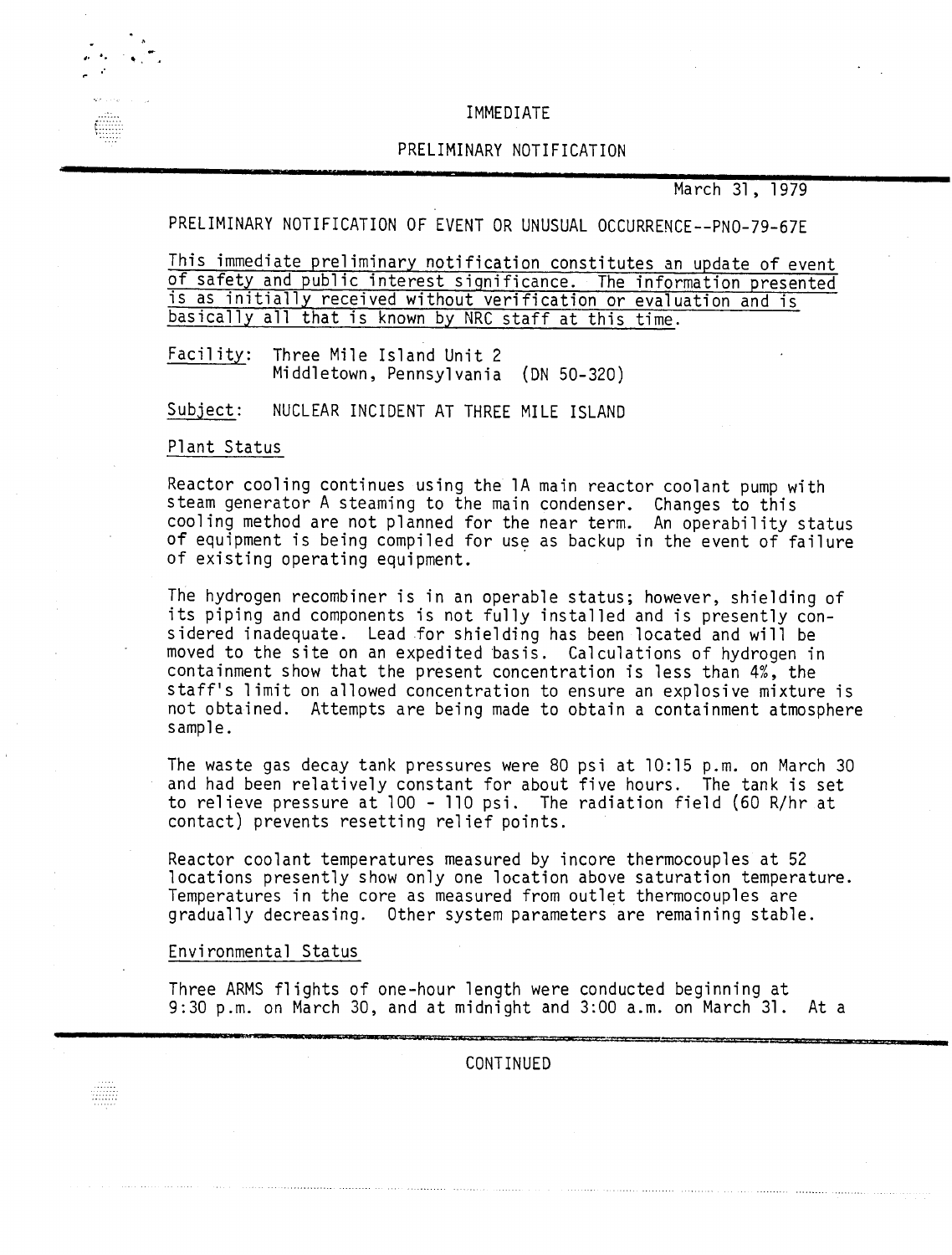| Continued<br>Page 2 |  | PN0-79-67E | March 31, 1979 |  |
|---------------------|--|------------|----------------|--|
|                     |  |            |                |  |

 $\frac{1}{2} \frac{1}{2} \frac{1}{2}$ 

Locality.

distance of one mile from the plant, maximum readings ranged from 0.5 milliroentgens per hour (mr/hr) to 1.5 mr/hr. At the 18 mile point, readings of 0.1 to 0.2 mr/hr were obtained during the two earlier surveys and 0.5 mr/hr during the latest. Flights are being made at approximately three hour intervals.

Offsite ground level gamma surveys in the Middletown area and north, between 9:30 p.m. on March 30 and 1 :00 a.m. on March 31, indicated levels from 0.2 to 0.5 mr/hr. These measurements were taken in the general direction of the plume measured in aerial surveys.

At 3:00 p.m. on March 29, (prior to the releases of March 30) the licensee pulled thermoluminescent dosimeters from 17 fixed positions located within a 15 mile radius of the site. The dosimeters had been in place for three months and had been exposed for about 32 hours after the incident. Only two dosimeters showed elevated exposures above normal<br>levels. The highest reading observed was an Thuse Mile Jol: The highest reading observed was on Three Mile Island, 0.4 miles north of the reactor at the North Weather Station. At this location, the quarterly accumulated exposure was 81 mr, approximately 65 mr above the normal quarterly exposure rate. The other high exposure was observed at North Bridge, 0.7 miles NNE of the reactor at the entrance to the site. At this location, the total quarterly accumulated exposure was 37 mr or approximately 22 mr above the normal quarterly exposure rate.

During the evening milking hours on March 30, milk samples were collected by the Pennsylvania Department of Environmental Resources at the following locations:

> Harrisburg (2 sites) York Middletown Bainbridge Etters

Analyses showed no detectable radioiodine. The cows had been fed on stored feed but had been outside for exericse.

The Pennsylvania Department of Environmental Resources also collected water samples at filtration plants at Columbia, PA (for the City of Lancaster) and Wrightsville on March 30 in the morning and early afternoon. Both sample points are downstream of Three Mile Island. No detectable activity was found.

CONTINUED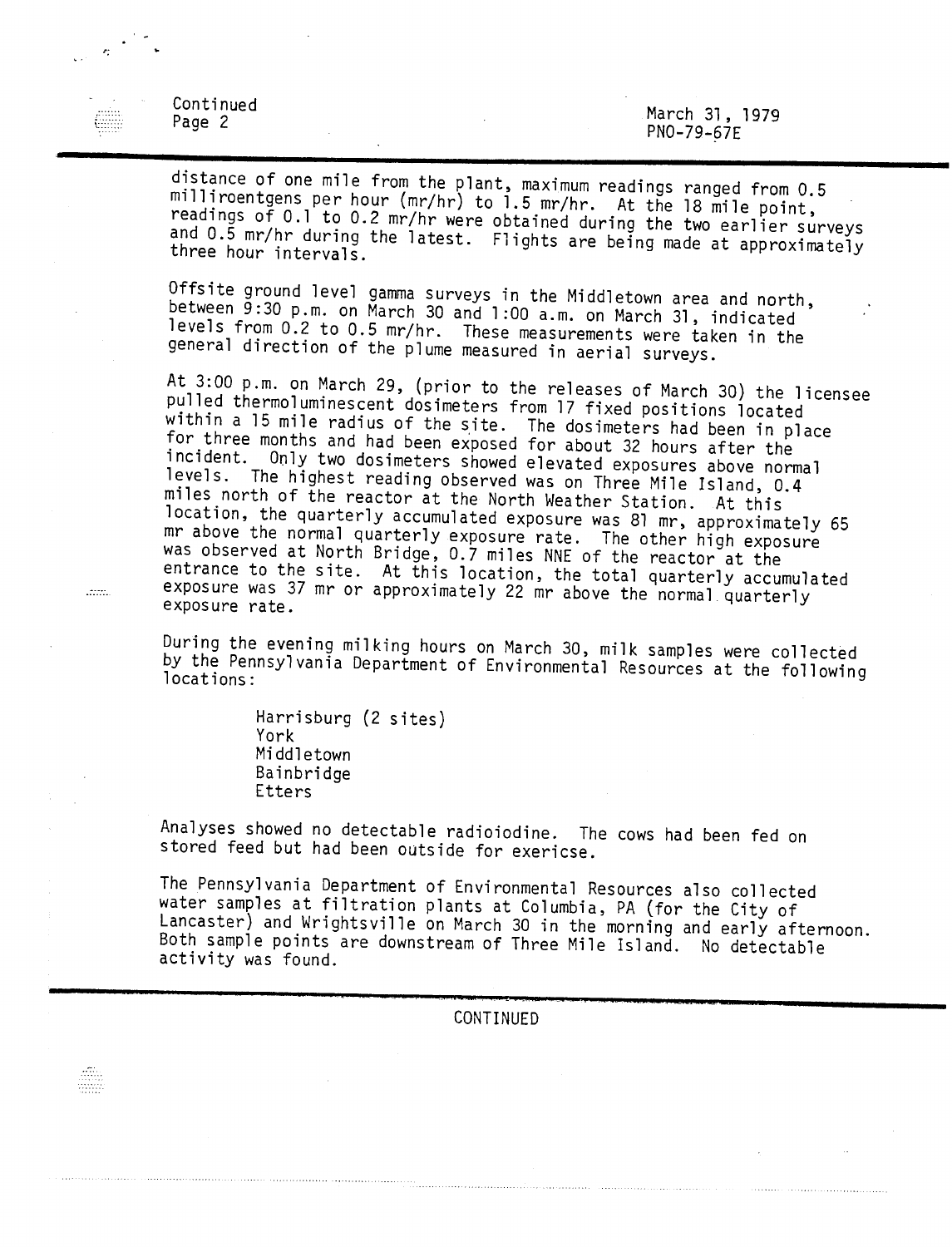| Continued<br>Page 3                                                                                                                                                                                                                                                                                                                                                                                                                                                                |                                                                                                                                                                                                                          | March 31, 1979<br>PN0-79-67E                                                                                                                                                                                                          |
|------------------------------------------------------------------------------------------------------------------------------------------------------------------------------------------------------------------------------------------------------------------------------------------------------------------------------------------------------------------------------------------------------------------------------------------------------------------------------------|--------------------------------------------------------------------------------------------------------------------------------------------------------------------------------------------------------------------------|---------------------------------------------------------------------------------------------------------------------------------------------------------------------------------------------------------------------------------------|
| Contact: DThompson, IE x28111 NCMoseley, IE x28111<br>Distribution: Transmitted H St $( ) : \mathcal{O}4$<br>Chairman Hendrie<br>Commissioner Kennedy<br>Commissioner Gilinsky<br>Transmitted: MNBB L<br>L. V. Gossick, EDO<br>H. L. Ornstein, EDO<br>J. J. Fouchard, PA<br>N. M. Haller, MPA<br>R. G. Ryan, OSP<br>H. K. Shapar, ELD<br>White House Situation Room<br>EPA $10:15$<br>FDA/BRH<br>DOE/EOC $\overline{OC}$ $\overline{OC}$<br>Attachment (1)<br>Radiation Survey Map | Commissioner Bradford<br>Commissioner Ahearne<br>P. Bldg $\frac{1}{5}$<br>H. R. Denton, NRR<br>R. C. DeYoung, NRR<br>R. J. Mattson, NRR<br>V. Stello, NRR<br>R. S. Boyd, NRR<br>SS Bldg $C \cap Q$<br>W. J. Dircks, NMSS | S. J. Chilk, SECY<br>C. C. Kammerer, CA<br>(For Distribution).<br>J. G. Davis, IE<br>Region $T$ $Q:Q$<br>(MAIL)<br>J. J. Cummings, OIA<br>R. Minogue, SD<br>$2\pi - 9.32$<br>$2\pi - 9.40$<br>$2\pi$<br>G.48<br>$B_{\mathrm{F}} - 48$ |

ę

## IMMEDIATE

# PRELIMINARY NOTIFICATION